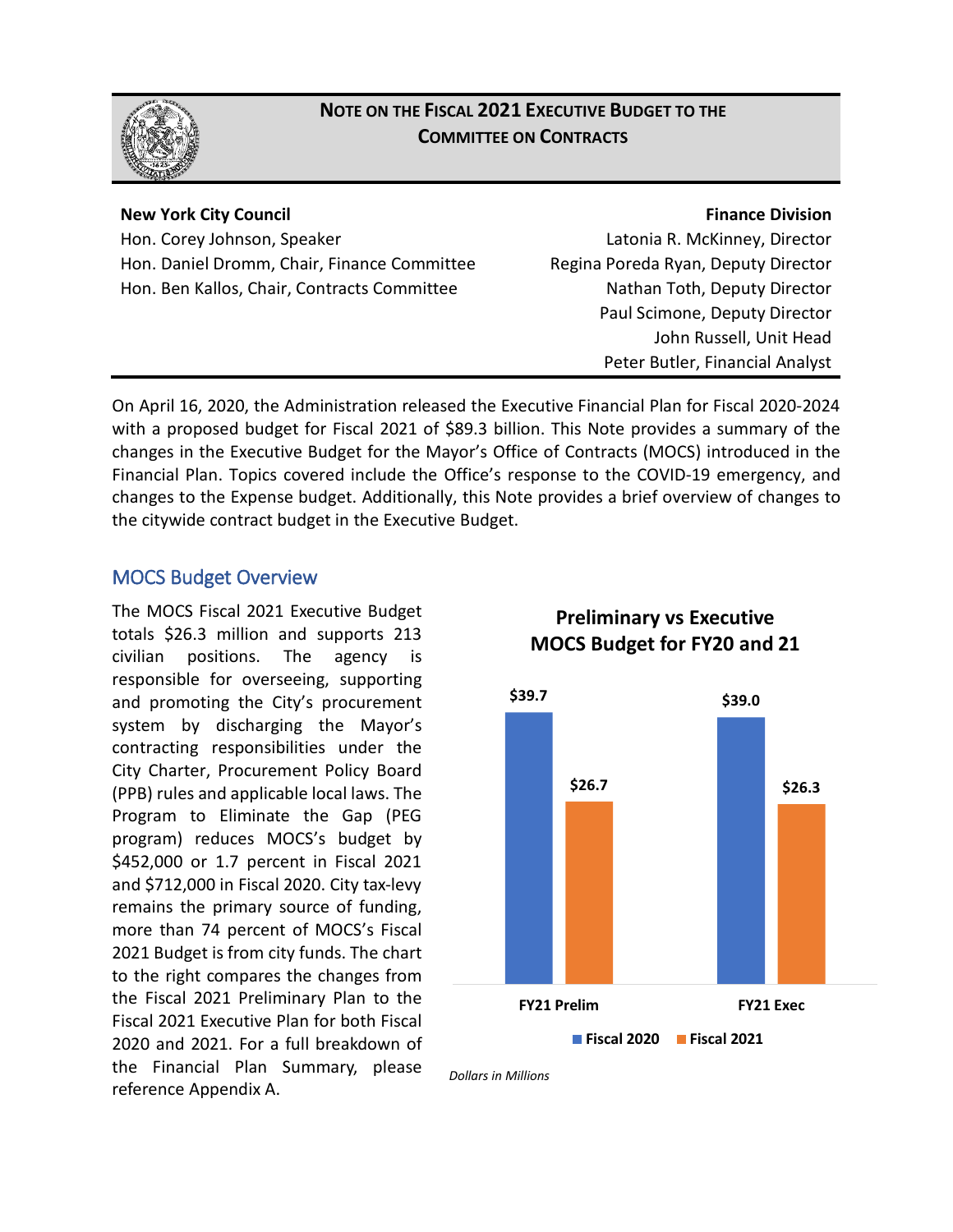

Changes introduced in the Executive Plan lower the MOCS's budget for Fiscal 2021 by approximately \$389,000. The major changes are described below:

## Executive Plan Changes

#### PEG Program

• **Vacancy Reduction.** MOCS will reduce vacancies by five positions in Fiscal 2020 and the outyears. Savings will be approximately \$712,000 in Fiscal 2020 and then \$452,000 in Fiscal 2021 and the outyears.

#### Other Adjustments

• The plan introduced a net adjustment of approximately \$63,000 for Fiscal 2021. This was achieved through a \$109,000 increase through a funding adjustment for the Mayor's Office of Economic Opportunity, a \$35,000 reduction through the Silver Stars program, and a \$11,000 reduction through citywide printing reform.

## Agency Response to COVID -19

In response to the COVID-19 pandemic, New York State issued 'New York State on PAUSE, an Executive Order effective 8 p.m. on March 22 to close all non-essential businesses, prohibit all non-essential gatherings, practice social distancing of six feet in public and more. This pandemic is widespread throughout the world, but especially prevalent in New York City. The City accounts for nearly five percent of confirmed positive cases worldwide. Because of the severity of cases in New York City, agencies have had to change their operations to reduce the impacts of COVID-19.

Being the City's centralized procurement agency, MOCS has played a crucial role in three components of the COVID-19 pandemic response. First, the agency has coordinated with the Department of Citywide Administrative Services (DCAS) to issue emergency procurements for vital cleaning and health pandemic supplies, such as masks and PPE equipment. Second, MOCS has outlined guidelines for the non-profits for health and human service (HHS) providers, which the Mayor declared as "essential workers," to assist non-profits in adapting HHS contracts and receiving access to supplies. Finally, MOCS continues to work with agencies across the City to register contracts and process invoices to ensure vendors stay afloat during unprecedented economic disruption.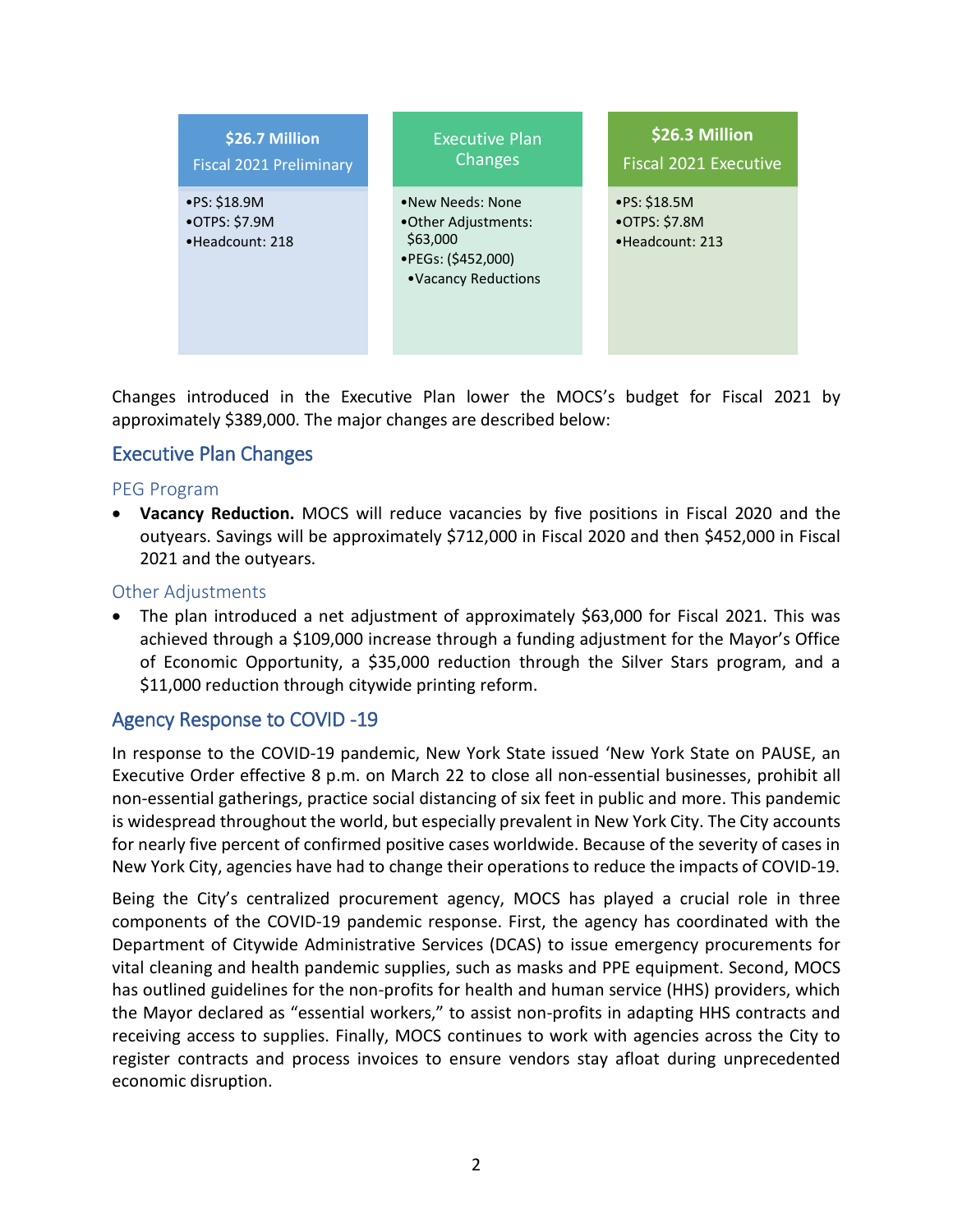## Citywide Contract Budget Overview

The citywide contracts Fiscal 2021 Executive Budget totals \$16.7 billion, a reduction of approximately \$255.6 million since the Fiscal 2021 Preliminary Budget. The contract budget represents the outsourcing of the delivery of public services such as education, childcare, and

employment training, as well as contractual services used to support the operation of the City government, such as information technology services, cleaning, and legal services. The Program to Eliminate the Gap (PEG program) identified savings of approximately \$328.9 million across 26 object codes. The result of the PEG combined with additional adjustments yield a final net change of approximately \$250 million. The contract budget represents 18.7 percent of the City's overall Fiscal 2021 Executive Budget.



**Preliminary vs Executive Citywide Contract Budget for FY20 and 21**

*Dollars in Billions*

| \$16.95 Billion<br><b>Fiscal 2021 Preliminary</b> | <b>FY21 Executive Plan</b><br>Changes                                                  | \$16.70 Billion<br><b>Fiscal 2021 Executive</b> |  |  |
|---------------------------------------------------|----------------------------------------------------------------------------------------|-------------------------------------------------|--|--|
| •17.8 Percent of Citywide<br><b>Budget</b>        | •Net Reduction of \$255.6M<br>$\bullet$ Increases: \$\$73.3M<br>•Decreases: (\$328.9M) | •18.7 percent of Citywide<br><b>Budget</b>      |  |  |

Changes introduced in the Executive Plan decrease the citywide contract budget for Fiscal 2021 by \$255.6 million and increase the City's Fiscal 2020 budget by \$745 million. The major changes are described below:

## Executive Plan Changes

#### Fiscal 2021 Other Adjustments

• **Decreases.** Several object code categories recognized reductions for a grand total of \$328.9 million in Fiscal 2021. Notable reductions include the contractual services general budget (\$72.7 million), payments to delegate agencies (\$56.5 million), payments to corporate schools (\$46.3 million), education and recreation for youth (\$29.7 million), DOE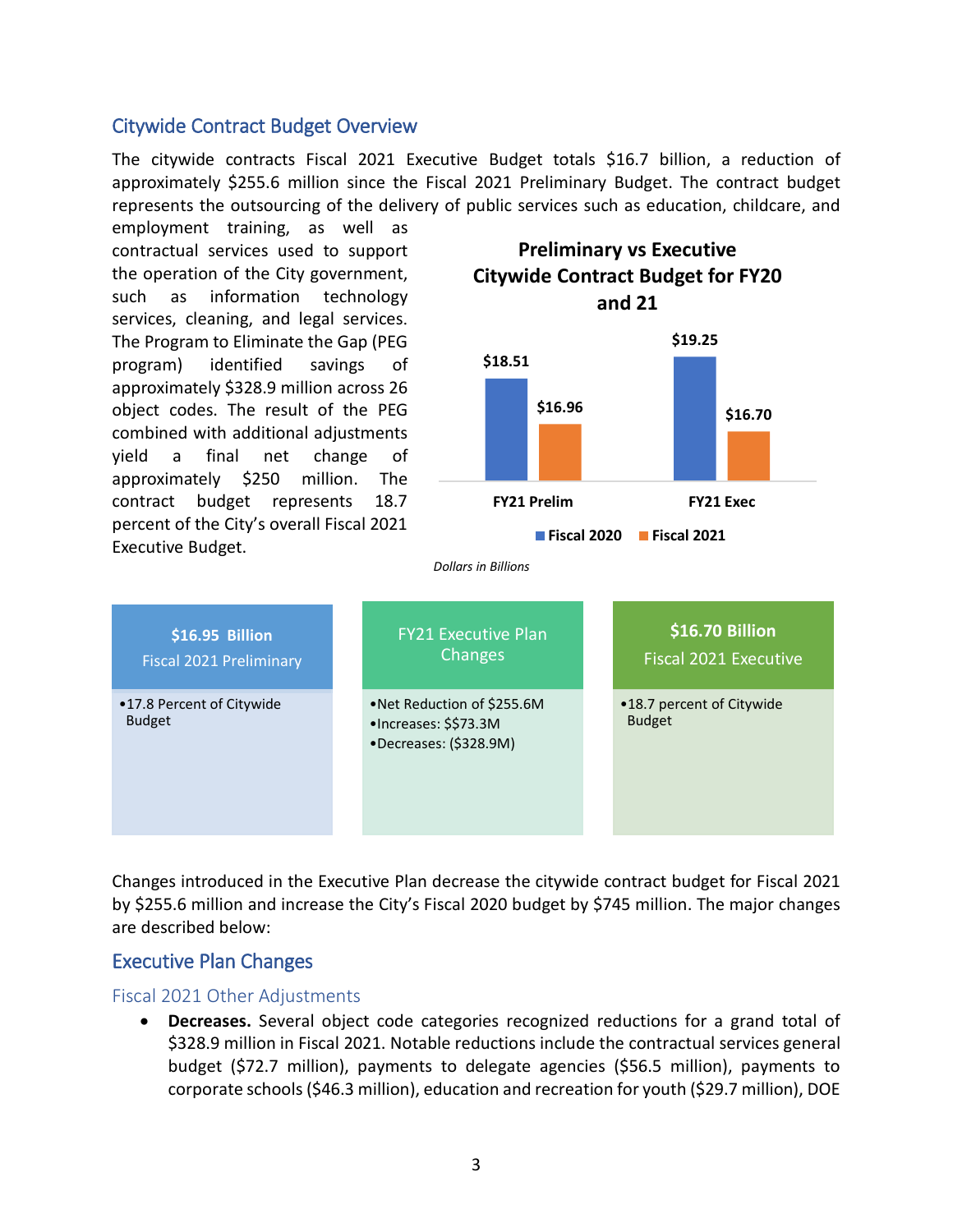professional development (\$27.4 million), and homeless family services (\$27.3 million). The remaining \$69 million in reductions is scattered across 20 object codes, each with adjustments of \$15 million or less.

- **Increases.** To offset some of the reductions, the City made positive adjustments totaling \$73.3 million for Fiscal 2021. Notable increases include data processing (\$25.1 million) and homeless individual services (\$17.5 million). The remaining \$30.7 million is scattered across 13 object codes, each with adjustments of \$5 million or less.
- **Take Down Expired Grant Funds.** The Fiscal 2021 Executive Budget includes a savings of \$48,000 in Fiscal 2020, Fiscal 2021 and the outyears for a takedown of expired grant funds.

## Fiscal 2020 Other Adjustments

• **Contract Re-Estimates.** It is typical for the Administration to review and re-estimate contractual costs throughout the fiscal year. The addition of \$745 million for Fiscal 2020 across the contract budget is not particularly distinct compared to previous fiscal years. The Council has repeatedly advised the Administration to properly budget for contract reestimates in its initial budget proposals.

## Other Agency Issues/Budget Risks

- **Budget Adjustments.** The City tends to under-budget for several contractual services, making several increases to specific object codes throughout the fiscal year. This typically happens due to cost reviews and re-estimations
- **Indirect Cost Rate Implementation.** Pursuant to the Fiscal 2020 Adopted Budget agreement with the Council, the Administration pledged to fully fund the indirect costs of contracts for the City's non-profit providers in the health and human services sector. The November 2019 Plan included approximately \$54 million for Fiscal 2020 and the outyears across 12 agencies for rate increases. While there were no adjustments for Fiscal 2021 and the outyears, the Administration did reduce the amount by approximately \$20 million for Fiscal 2020 as a part of the PEG. The reduction was based on a revised estimate after submissions for indirect rates came in at lower levels than forecasted for Fiscal 2020.